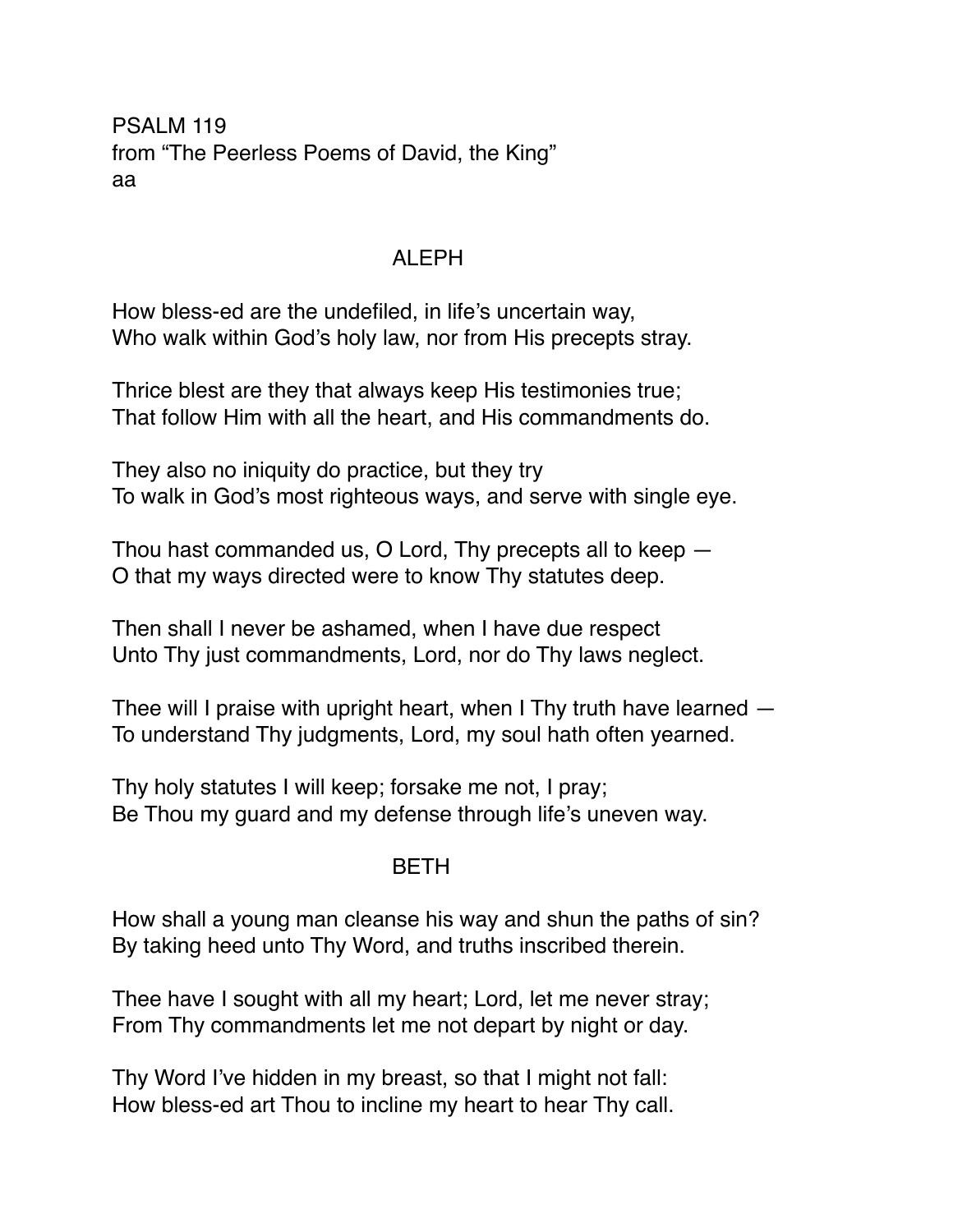I with my lips have long declared the judgments of Thy Word; And I've rejoiced along the way, as I Thy truths have heard.

I in Thy holy precepts will now meditate and pray; I'll have respect unto Thy laws, and follow in Thy way.

In all Thy righteous statutes, I will now my pleasure take; Thy Word I never will forget, nor Thy commands forsake.

### GIMEL

Deal freely with Thy servant, Lord, that I aright may live; Incline mine eyes, that I may see the precepts Thou dost give.

Lo! I'm a stranger in the earth; hide not Thy law from me. My soul doth break with longing that it may Thy judgments see.

Thou hast rebuked the proud that do from Thy commandments stray: O Lord, remove from me reproach; Thy law hath been my stay.

For princes, also, sat and spake against me in the gate; Thy servant in Thy statutes, then, did stop and meditate.

Thy testimonies truly are my constant, sure delight; They also are my counsellors to guide my steps aright.

# DALETH

My should doth cleave unto the dust; me quicken and revive: According to Thy holy Word, make now my faith alive.

My ways I have declared, O Lord, and Thou hast heard my prayer; Teach me Thy statutes, so that I Thy blessed truths may share.

Make me to understand the way of all Thy precepts, Lord; So shall I then, with thankful heart, Thy wondrous works record.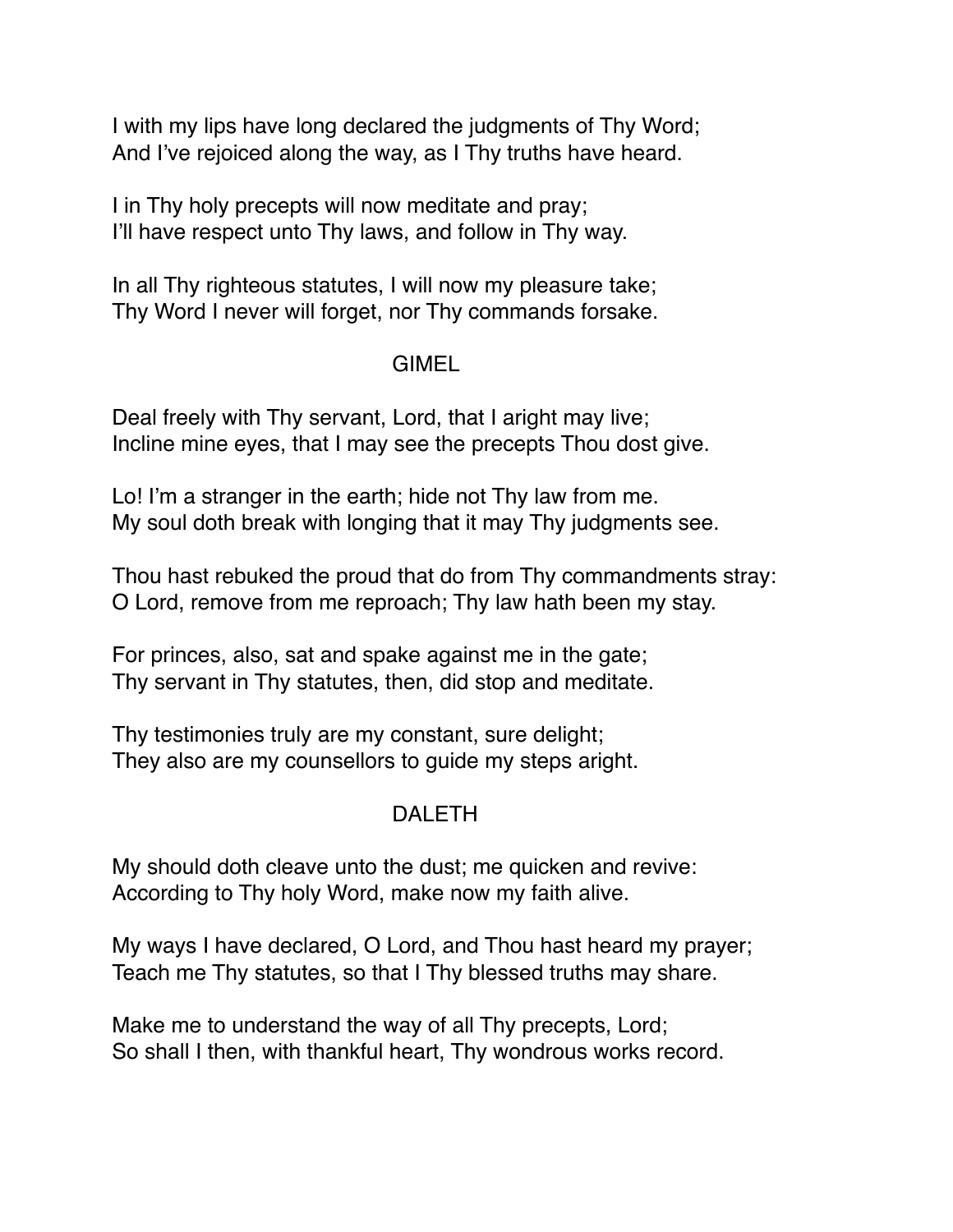My soul doth melt in heaviness; O strengthen me, I pray; According to Thy holy Word, uphold me in the way.

Remove afar from me false tongues; Thy law grant unto me: The way of truth I've chosen now; Thy judgments I would see.

Unto Thy law my soul hath held: O put me not to shame; All Thy commandments I will keep, and magnify Thy name.

#### HE

Teach me, O righteous Lord, the way of all Thy statutes true, And I will keep it to the end, and Thy commandments do.

Give understanding unto me, and I will keep Thy law; It I'll observe with all my heart and comfort from it draw.

Make me to walk within the path of Thy commandments right  $-$ My soul, O Lord, would seek the truth; therein is my delight.

Unto Thy testimonies true, my heart, O Lord, incline; Remove me far from selfishness; from love of what is mine.

Turn Thou mine eyes from vanity. Me quicken in the way. Thy Word establish in my heart; be it my guide and stay.

Turn from me that reproach, which I now tremble at and fear — But, Lord, Thy judgments all are good, if they but bring Thee near.

Behold, O Lord, how I have longed Thy precepts here to find. O quicken me in righteousness. Thy law about me bind.

#### VAU

Thy tender mercies, let them come unto me now, O Lord; And Thy salvation may I have, according to Thy Word.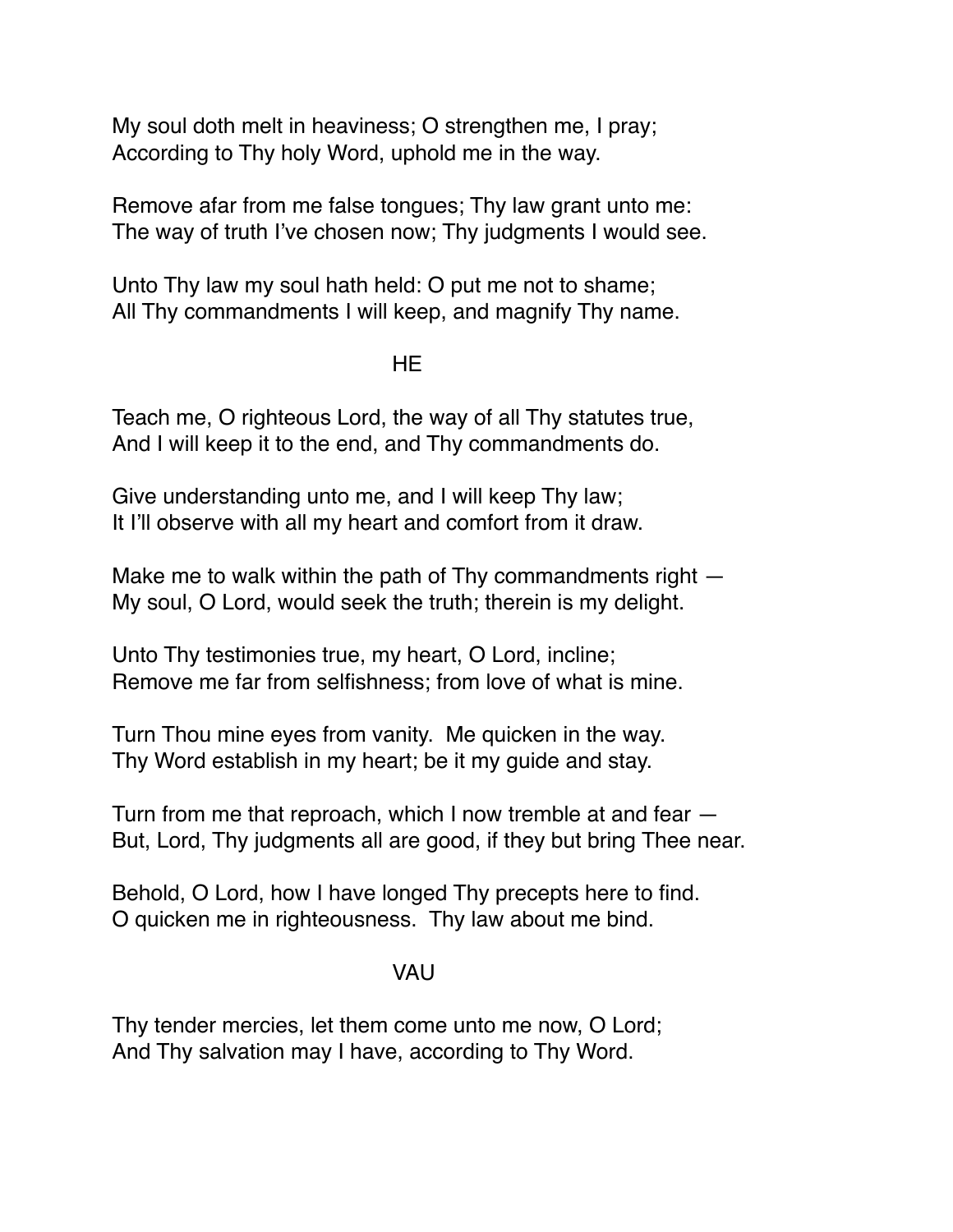So shall I have wherewith to speak to him who is unjust; To him who still reproacheth me; for in Thy Word I trust.

Take not Thy Word of truth away, but let me it declare; So shall I keep Thy holy law, and Thy rich blessings share.

And I will walk at liberty, for I Thy precepts seek; I of Thy testimonies shall before high rulers speak.

In Thy commandments, Lord, always I will myself delight; Yea, Thy commandments, that I've loved, I will with joy recite.

My hands also I will lift up unto Thy holy law; My soul from Thy pure statutes shall sweet meditations draw.

### ZAIN

Remember, Lord Thy former word unto Thy servant, now: That which hath caused my soul to hope - as I before Thee bow.

In my affliction, this doth bring me comfort and support: Thy Word hath quickened me, O Lord; my waywardness cut short.

The proud have long derided me  $-1$  their derision saw  $-$ Yet have I not declined to keep Thy just and holy law.

Thy judgments I've remembered well - Thy judgments of the past - And I have comforted myself, and unto Thee held fast.

Great grief hath taken hold of me, because of those that stray: Of those that do forsake Thy law and wander from the way.

Thy statutes, Lord, have been my song in this my pilgrimage; Thy law I've kept, as 'tis inscribed upon the sacred page.

Thee I've remembered in the night, and then securely slept — This blessing, Lord, I had because Thy precepts I had kept.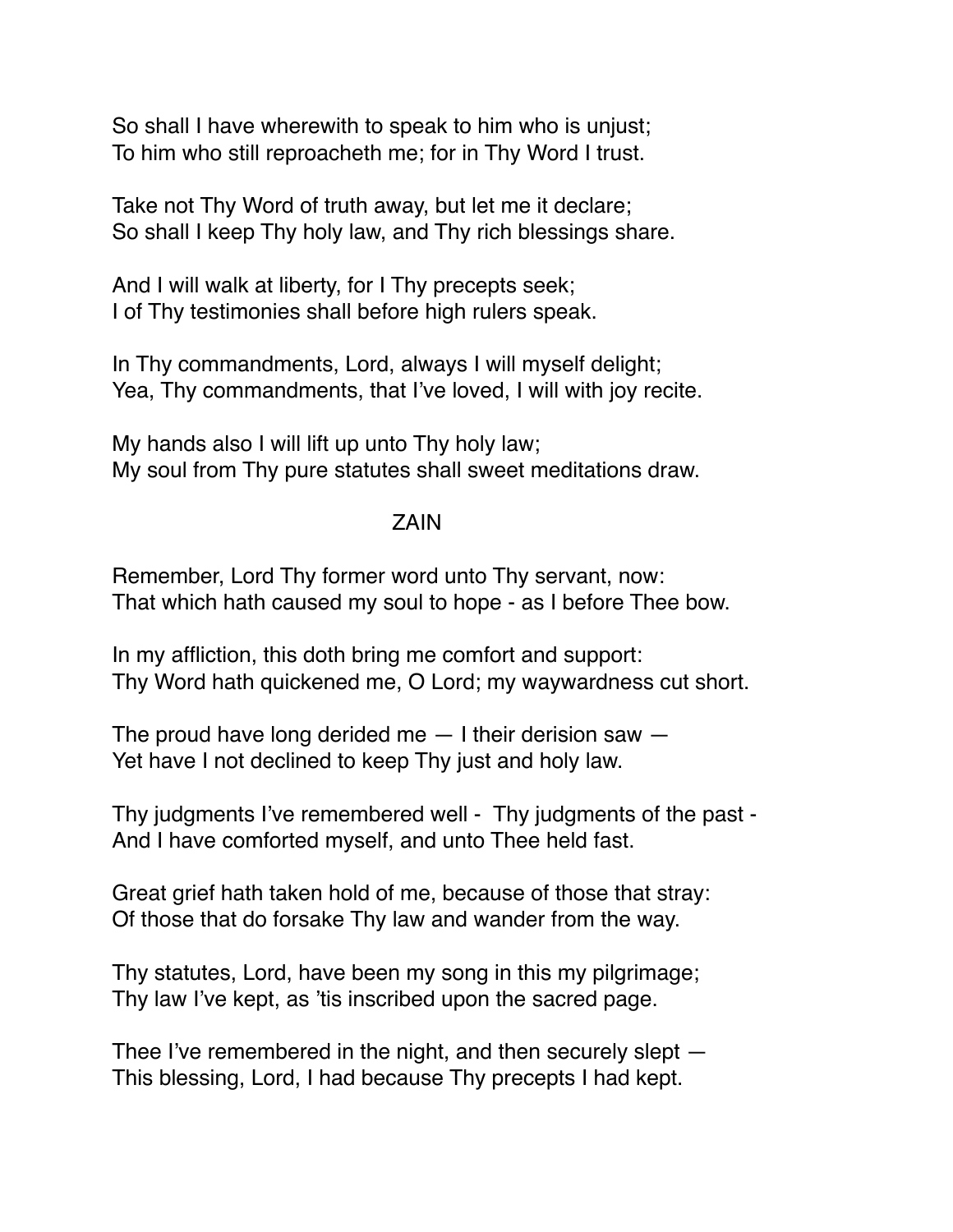# HETH

Thou art my portion, O my God, and I have truly said That I would keep Thy holy words, and by Thy law be led.

With my whole heart, Thy favor I entreated have, with tears; Be merciful to me, O Lord, and banish all my fears.

I thought upon my ways, and turned my feet unto Thy law; All Thy commandments holy are — they did Thy servant draw.

The wicked have me robbed ofttimes, but I Thy law possess; At midnight I will rise, and will with thanks Thy throne address.

All my companions are of them that fear Thy holy name; Of them that keep Thy precepts, and Thy sacred truth proclaim.

The earth, O Lord, is full of all Thy mercies ever kind; Teach me Thy statutes; and Thy law around Thy servant bind.

## **TETH**

Thou hast in kindness dealt with me; Thou hast Thy servant led; According to Thy word, Thou hast his soul with manna fed.

Endow me with good judgment, Lord, and knowledge teach to me; For Thy commandments I've believed; I will Thy servant be.

Before I was afflicted, I ofttimes went far astray, But since I now have kept Thy Word, I've followed in Thy way.

Lord, Thou art good and doest good: teach me Thy statutes true. Help me to understand Thy Word; my faith and hope renew.

The proud have lied against me, and against me taken part; But I will keep Thy precepts with an undivided heart.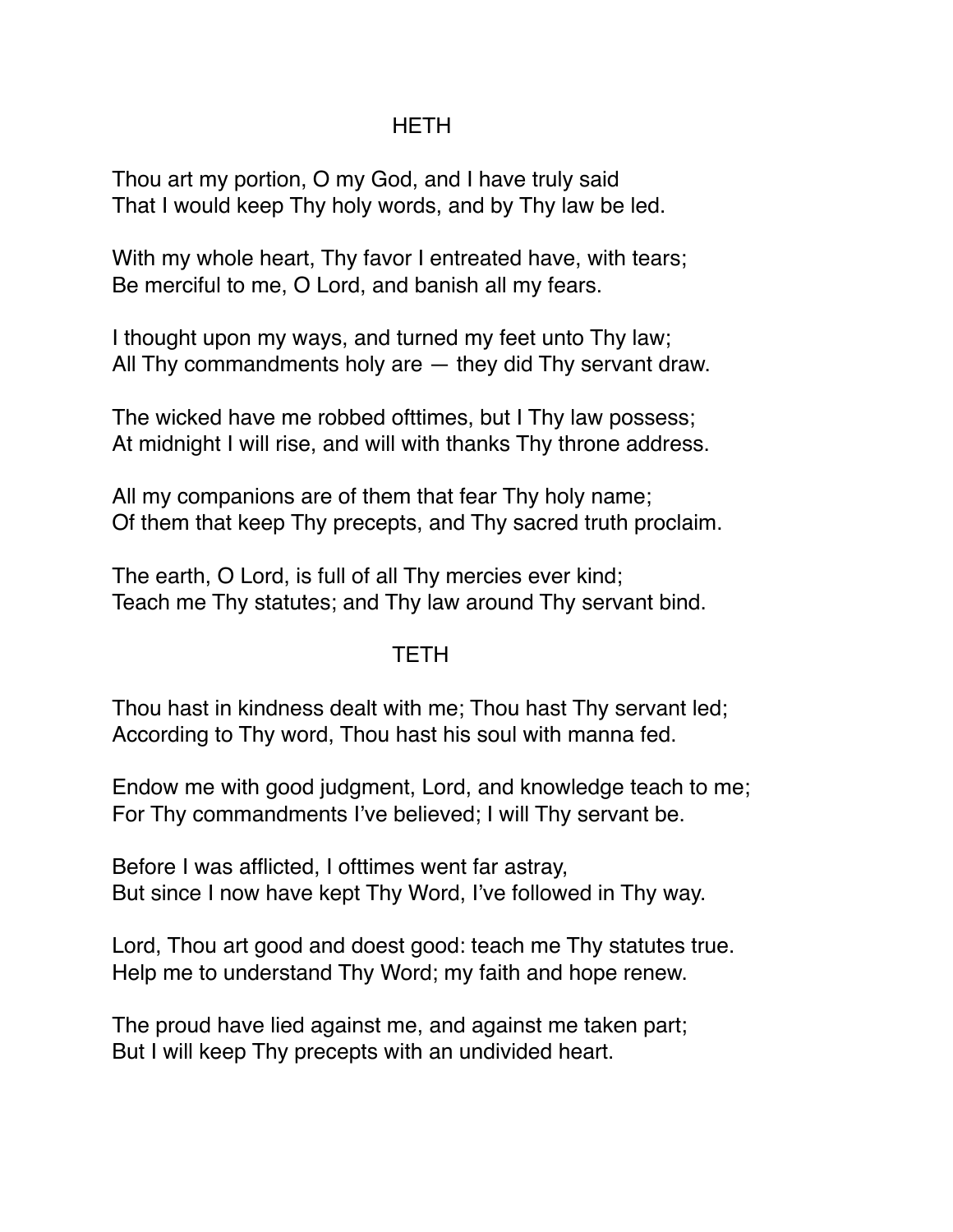Their mind with worldliness is fat; I in Thy law delight. 'Tis good that I've afflicted been, that I might walk aright.

Thy law, it better is for me to understand and hold, Than wealth, by thousands multiplied, of silver and of gold.

#### JOD

Thy hands have made and fashioned me as Thou wouldst have me be; Give to me understanding, Lord, that I Thy truth may see.

All they that fear Thee will be glad when they my faith perceive, Because I've trusted in the Lord, and do His Word believe.

I know, O Lord, Thy judgments are all righteousness and truth, And that in faithfulness I was afflicted in my youth.

Let now Thy lovingkindness be my comfort and delight, And let Thy tender mercies come to cheer me in the night.

Let all the proud be well ashamed, that hurt me without cause; But I will meditate upon Thy just and holy laws.

Let those that fear Thee turn to me - those that Thy laws have known; And let my heart be always sound in statutes Thou hast shown.

#### CAPH

For Thy salvation, Lord, my soul doth faint and fall away; But in Thy Word I still have hope: it is my trust and stay.

Mine eyes fail for Thy Word, O Lord. When wilt Thou comfort me? My faith is dim, because of doubt; yet I Thy statutes see.

How many are the days, O Lord, that I shall thus be tried? When wilt Thou judgment place on them that do my name deride?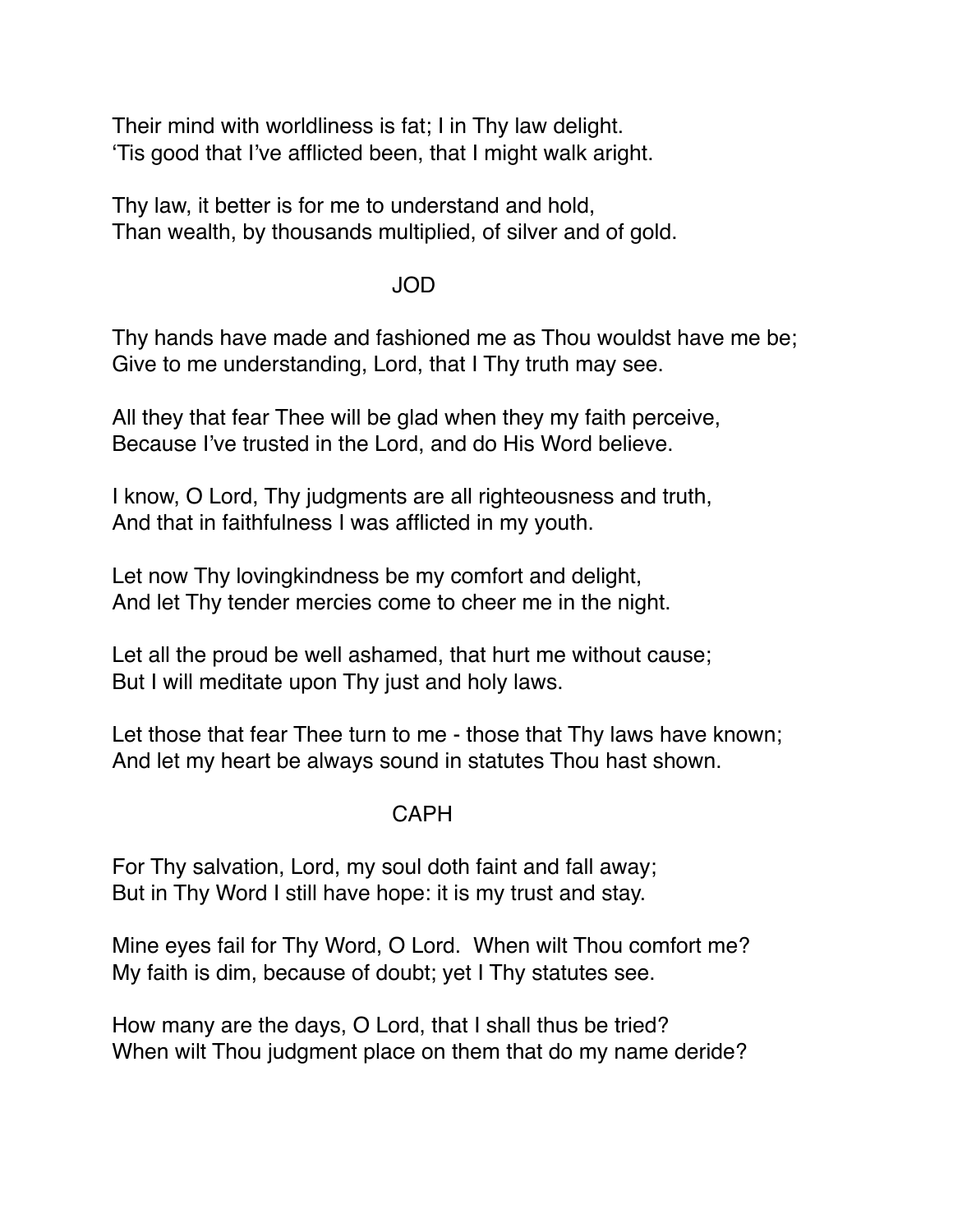The proud have digged their pits for me, against Thy holy Law; They persecute me wrongfully, and would me from Thee draw.

Help me, O Lord, and be my strength! To help me, now awake! They had me sorely tried, but I did not Thy law forsake.

In tender mercy quicken me, and raise me up again; So shall I keep Thy holy law, and worship Thee! Amen.

# LAMED

Thy Word doth stand forever, Lord. 'Tis fixed, nor can it move. Thy faithfulness is unto all  $-$  Thy works this truth doth prove.

All things continue day by day, according to Thy Word, For they Thy willing servants are, and Thy commands have heard.

Unless Thy holy Word had been my comfort and delight, I should in my affliction then have perished in my blight.

Thy precepts I shall ne'er forget; To Thee they have me brought. Save me, O Lord, for I am Thine; Thy precepts I have sought.

The wicked  $-$  long in wait for me  $-$  have sought me to destroy, But I Thy testimonies shall for their defeat employ.

Mine eyes have seen an end of all that perfect is, and good — May Thy commandments, righteous God, be fully understood.

## MEM

Oh, how I love Thy holy law! It is my constant stay; It is my meditation sweet through each succeeding day.

By Thy commandments Thou hast made me wiser than my foes; Through them I have more knowledge than my wisest teacher knows.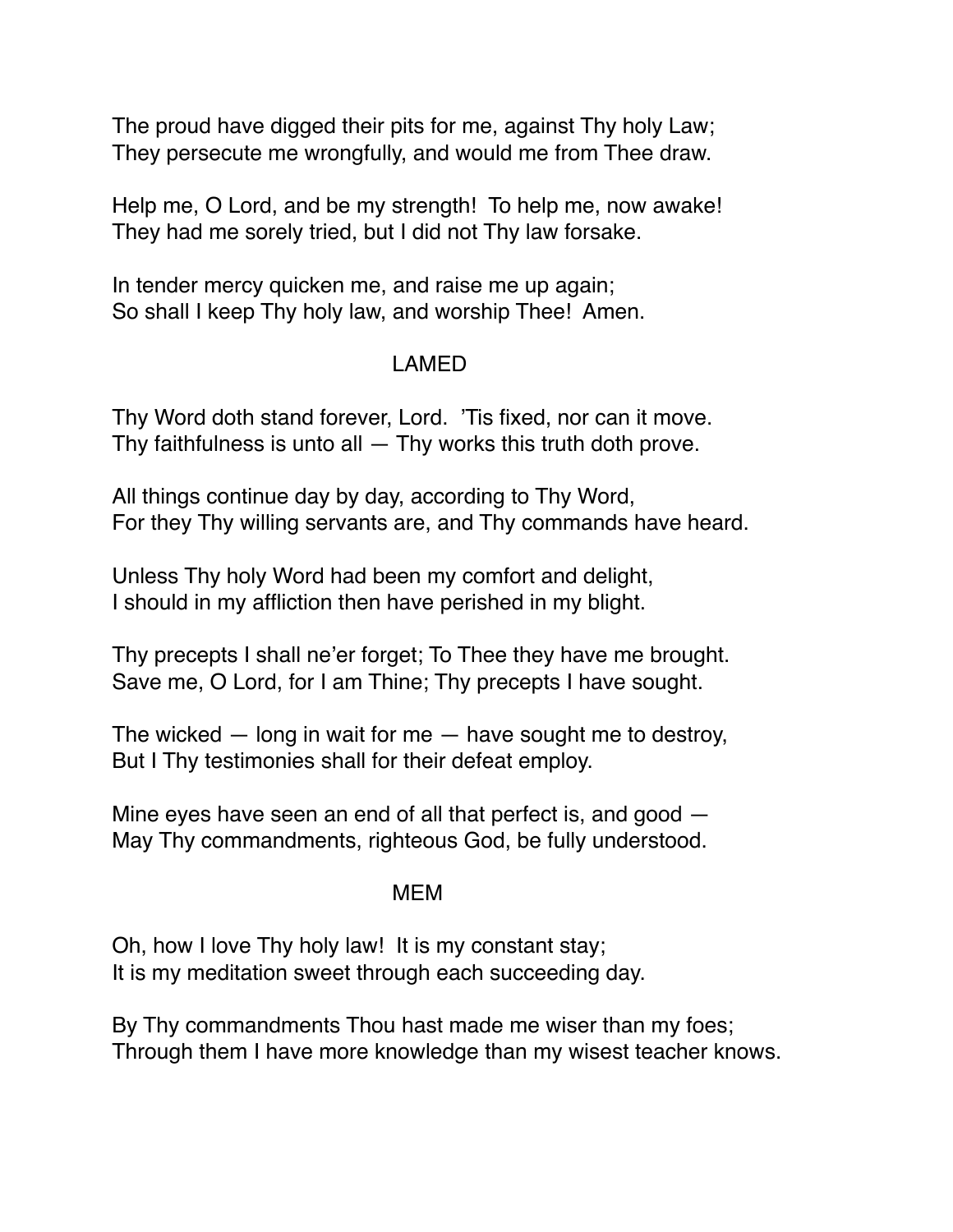Because Thy testimonies are my meditations deep, I understand them, for I do Thy holy precepts keep.

My feet I have refrained from ways that evil are and wrong; I've not departed from Thy path, for Thou hast made me strong.

How sweet Thy words are to my taste! Yea, sweeter far are they Than honey is unto my mouth!  $-$  They are my joy and stay.

'Tis through Thy precepts that I get an understanding mind; Therefore I hate each false, dark step, where Thee I cannot find.

### NUN

Thy Word is as a lamp unto my halting, stumbling feet; A light it is unto my path, whose rays my footsteps meet.

I have declared, e'en with an oath, that I Thy laws would keep; I am in trouble! Quicken me, in my affliction deep.

Accept, O Lord, I Thee beseech, the offerings I bring; Teach me Thy judgments, Lord, and let me of Thy mercies sing.

My soul is in my hand; yet I do not Thy law forget. My foes have laid a snare for me, but I've escaped their net.

Thy testimonies, Lord, have been a heritage most sweet; For the rejoicing of my heart, they have been found complete.

I have inclined my heart always Thy statutes to perform. Yea, I will keep them to the end: through sunshine and through storm.

## **SAMECH**

I hate vain thoughts that in me rise, but I Thy law do love. Thou art my hiding place and shield; Thy Word my hope doth prove.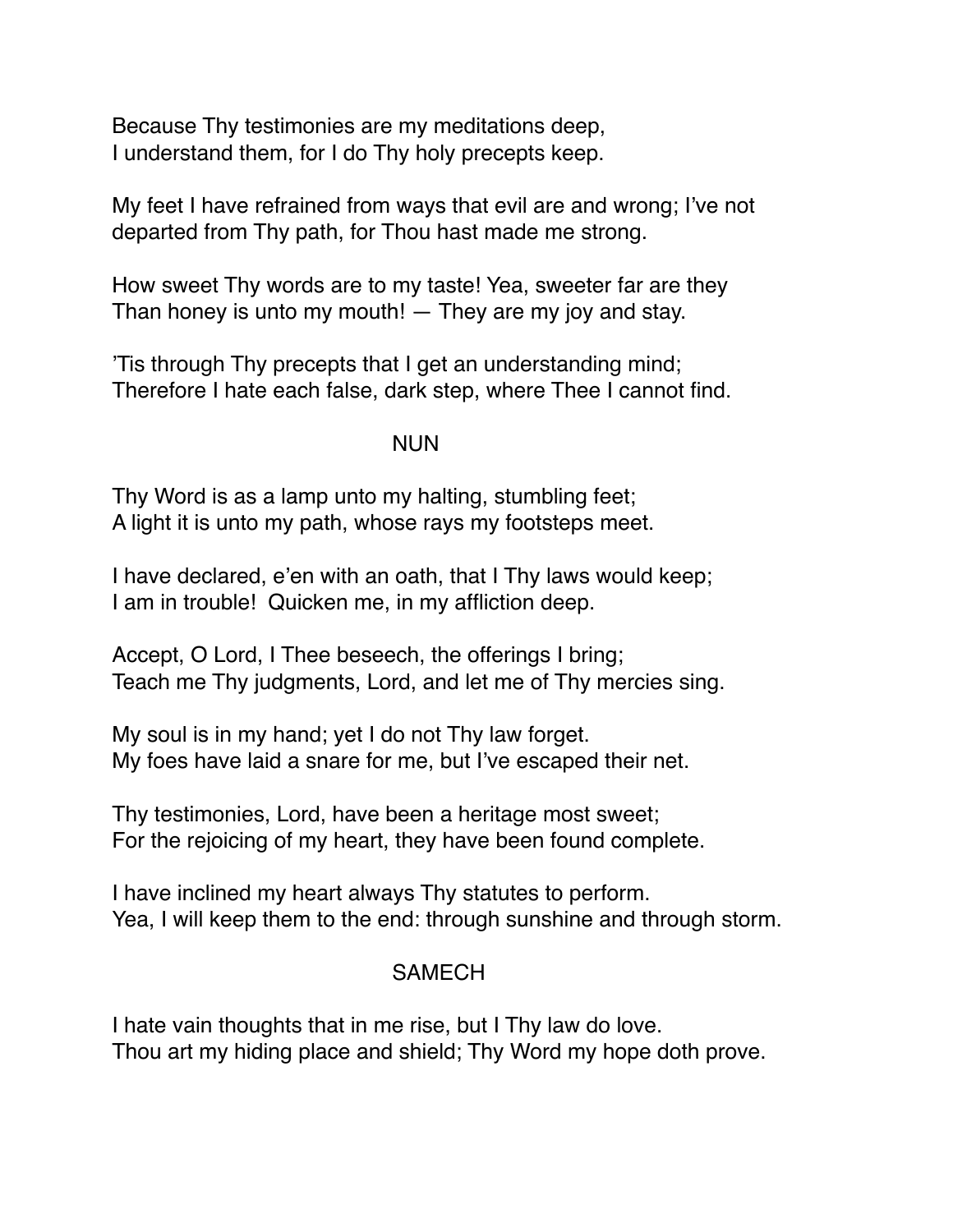Depart from me thou evil ones! for I will keep God's law. According to Thy word, O Lord, my soul unto Thee draw.

O let me never be ashamed - of this, my hope and trust. Hold Thou me up,and I'll be safe; for Thou, O Lord, art just.

Lord, Thou hast trodden down all those that from Thy statutes erred; For their deceit is falsehood, and their end is not deferred.

Thou puttest far away from Thee the wicked and profane; Therefore Thy holy truths I love, nor shall my hope be vain.

My flesh doth tremble sore in fear of Thee whene'er I sin; I of Thy judgments am afraid — Me from all evil win.

AIN

I've judgment done, O Lord, and have in justice dealt with all; To mine oppressors leave me not, lest in their trap I fall.

Be sur-e-ty for me, O Lord, as I Thy throne address; Let not the proud and prosperous Thy servant now oppress.

Deal with Thy servant graciously, in mercy and in love; Teach me Thy statutes and Thy truth with wisdom from above.

I am Thy servant: give to me an understanding heart, That I Thy testimonies may to darkened souls impart.

'Tis time for Thee to work, O Lord, for they've made void Thy law; In error they are gone astray, and others with them draw.

Therefore, I Thy commandments love above the finest gold; Yea, far above all earthly wealth, I do Thy statutes hold.

And I esteem Thy precepts, Lord - concerning all things - right, While ev'ry way that's false and dark is hateful in my sight.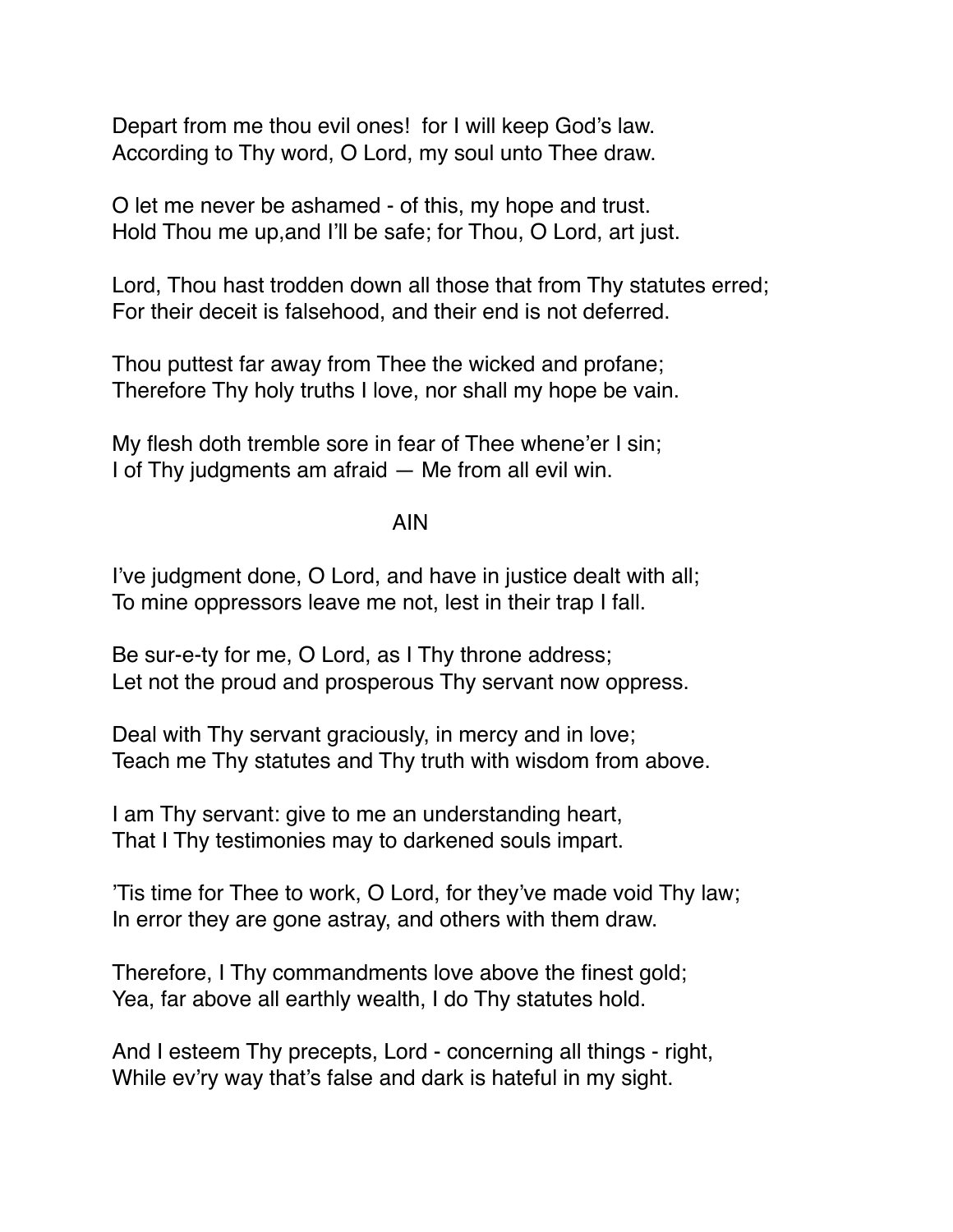Thy sacred testimonies, Lord, are wonderful to me; Therefore, my soul doth keep them, and doth beauty in them see.

The entrance of Thy holy Word doth unto me give light; Unto the simple it doth give an understanding, right.

I opened wide my mouth in thirst, and panted for Thy Word; I longed for Thy commandments which my willing ears had heard.

Look Thou on me, O Lord, and be most merciful to Thine, As Thou hast looked on those that loved Thy holy name divine.

My steps now order in Thy Word: let not iniquity Rule over me nor draw my soul from searching after Thee.

From the oppression of vain man, deliver me, O Lord: So will I keep Thy precepts true; so will I keep Thy Word.

Make, Lord, Thy face to shine upon Thy servant here below. Teach me Thy statutes; give me grace their wondrous truths to know.

Mine eyes with tears exhaust themselves, because of wickedness; Because men do not keep Thy law, but do in sin transgress.

# TZADDI

Thou, only Thou, art holy, Lord: Thy judgments are upright; Thy testimonies righteous are, and faithful to give light.

My zeal for Thee and for Thy cause hath me consumed, O Lord, Because my foes forgotten have Thine everlasting Word.

Thy Word is very pure: it doth a sacred love beget; Therefore Thy servant loveth it, and cleaveth to it yet.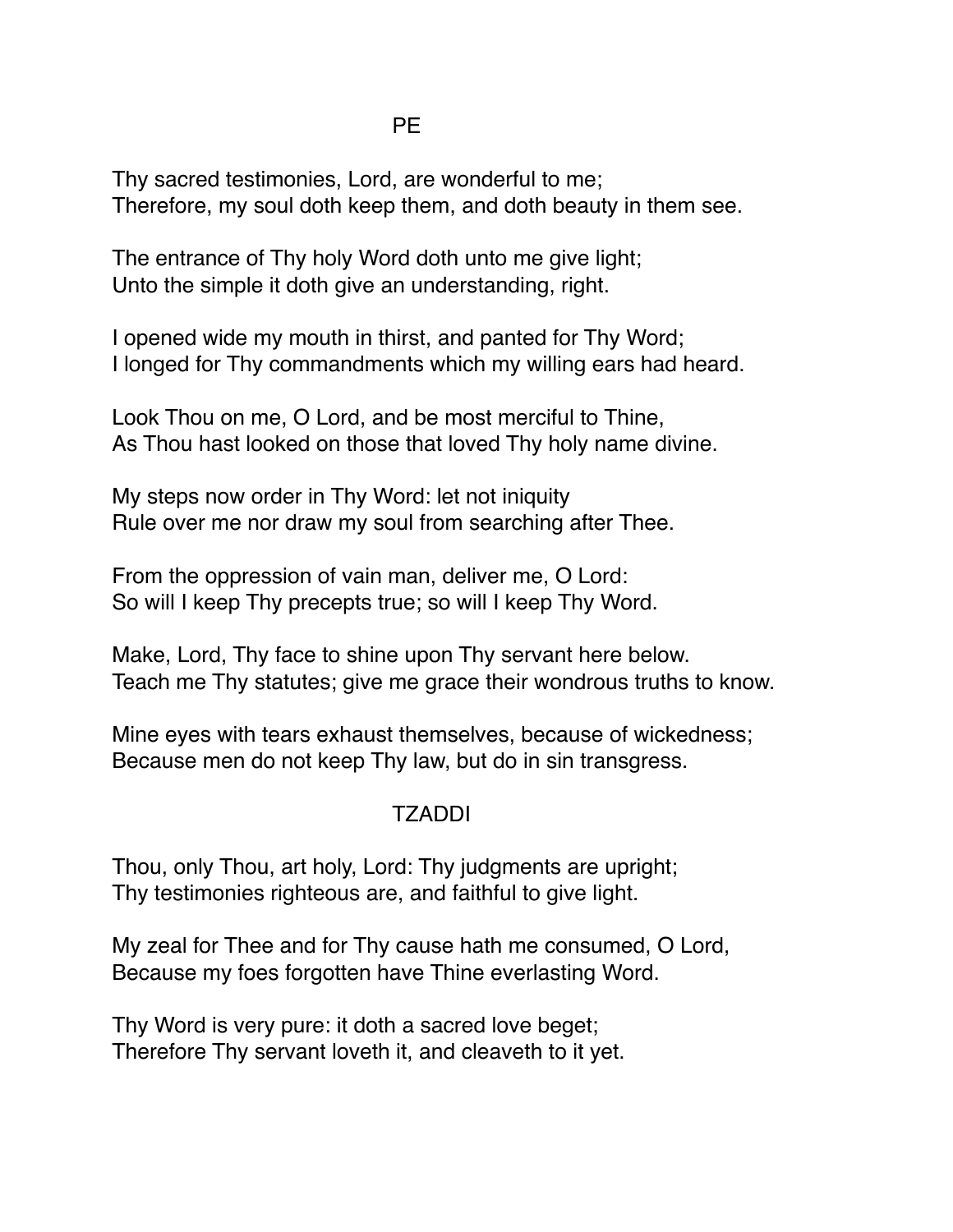I'm small and I'm despised, but I unto Thy precepts hold; Thy righteousness undying is; Thy truth is never old.

Trouble and anguish, Lord, have laid their hold upon me now, Yet I, in glad submission, do to Thy commandments bow.

The righteousness of all Thy laws has ever been the same; Give understanding unto me to live, and it proclaim.

# ROPH

With my whole heart I cried to Thee, "Hear me, O Lord, I pray, And I will keep Thy statutes true, and serve Thee on the way!"

I cried to Thee in my distress, "Save me, and I shall keep Thy holy testimonies, Lord, and Thy commandments deep!"

The hours of night were lengthened, and the morning light was stayed, While I unto Thee cried aloud, and supplication made.

The watches of the night passed by, and I observed them not, That I might meditate upon the truths Thy Word hath brought.

Hear Thou my voice, according to Thy lovingkindness, Lord: To quicken me, according to Thy judgment, help afford.

All they that follow mischief are not far from me removed, But Thou, O Lord, art near, and all Thy statutes have been proved.

And of Thy testimonies, Lord, I have them known of old, That Thou hast brought them forth, and dost their deep foundations hold.

## RESH

O Lord, on my afflictions look! Deliver me, I pray: For I Thy law do not forget; it is my guide and stay.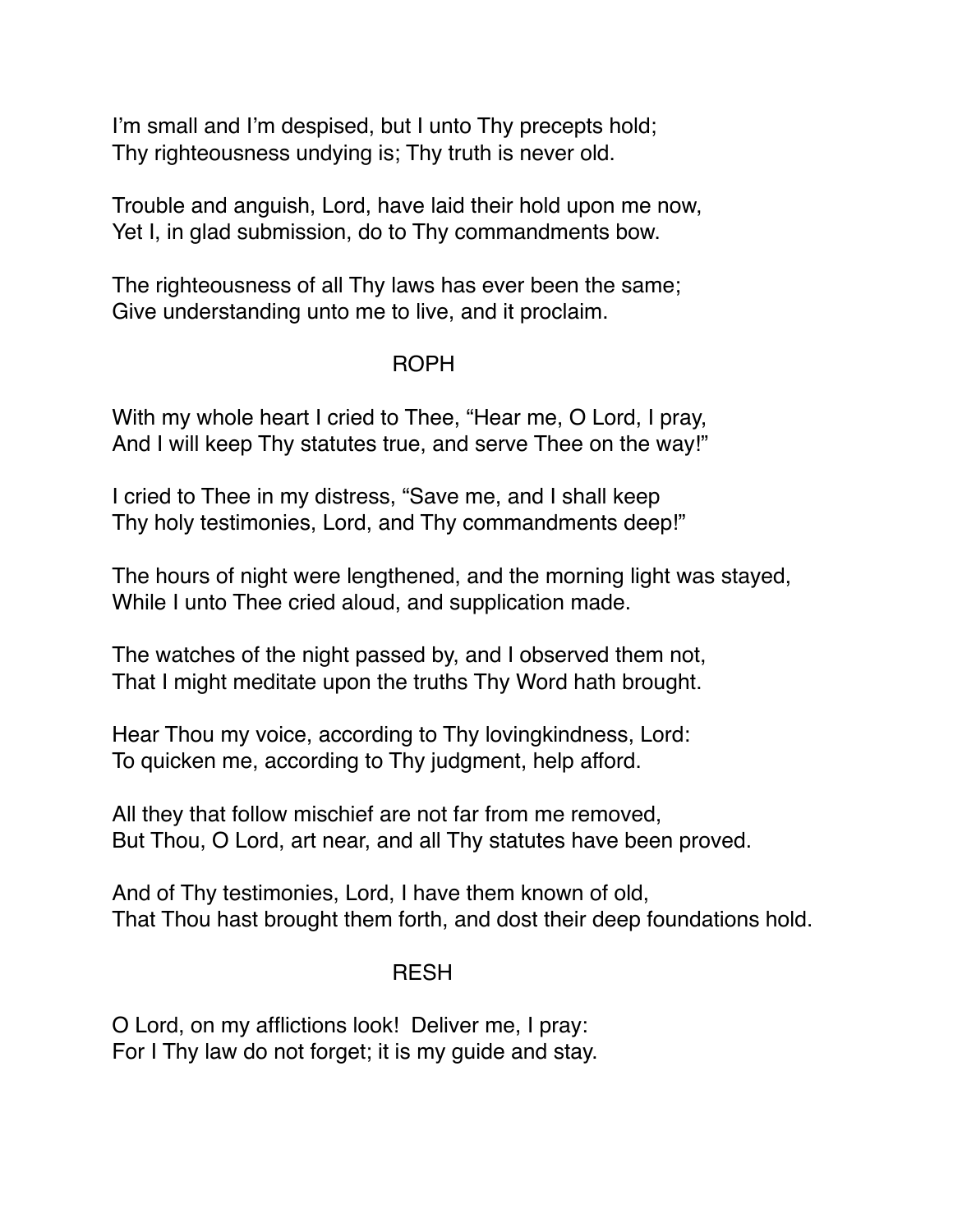Plead Thou my cause: deliver me! Help me, for I am weak. The wicked are afar from Thee, nor do Thy statutes seek.

Great are Thy tender mercies, Lord; me quicken and reclaim. Mine enemies are many, yet I still hold to Thy name.

My heart was grieved when I beheld the path the wicked trod, Because they did not keep the truth, nor follow after God.

Consider how I love Thy law! Me quicken by Thy Word; According to Thy tender love, help unto me afford.

From the beginning, Lord, Thy Word was ever true and pure, And all Thy judgments shall for evermore endure.

#### **SCHIN**

Princes have persecuted me, O Lord, without a cause; But yet my heart doth stand in awe and reverence of Thy laws.

As one that findeth richest spoil, I at Thy Word rejoice; All falsehood doth my soul abhor — Thy precepts are my choice.

Yea, seven times a day, my soul doth rise to Thee in praise, Because Thy righteous judgments do attend my steps always.

Great peace have they who love Thy law; naught shall their trust offend; I've hoped for Thy salvation , Lord — my will to Thine I bend.

My soul, by help divine, hath kept Thy testimonies true; I love them all exceedingly; they do my strength renew.

Thy testimonies I have kept; Thy precepts guide my heart, For all my ways before Thee are; I ne'er from Thee shall part.